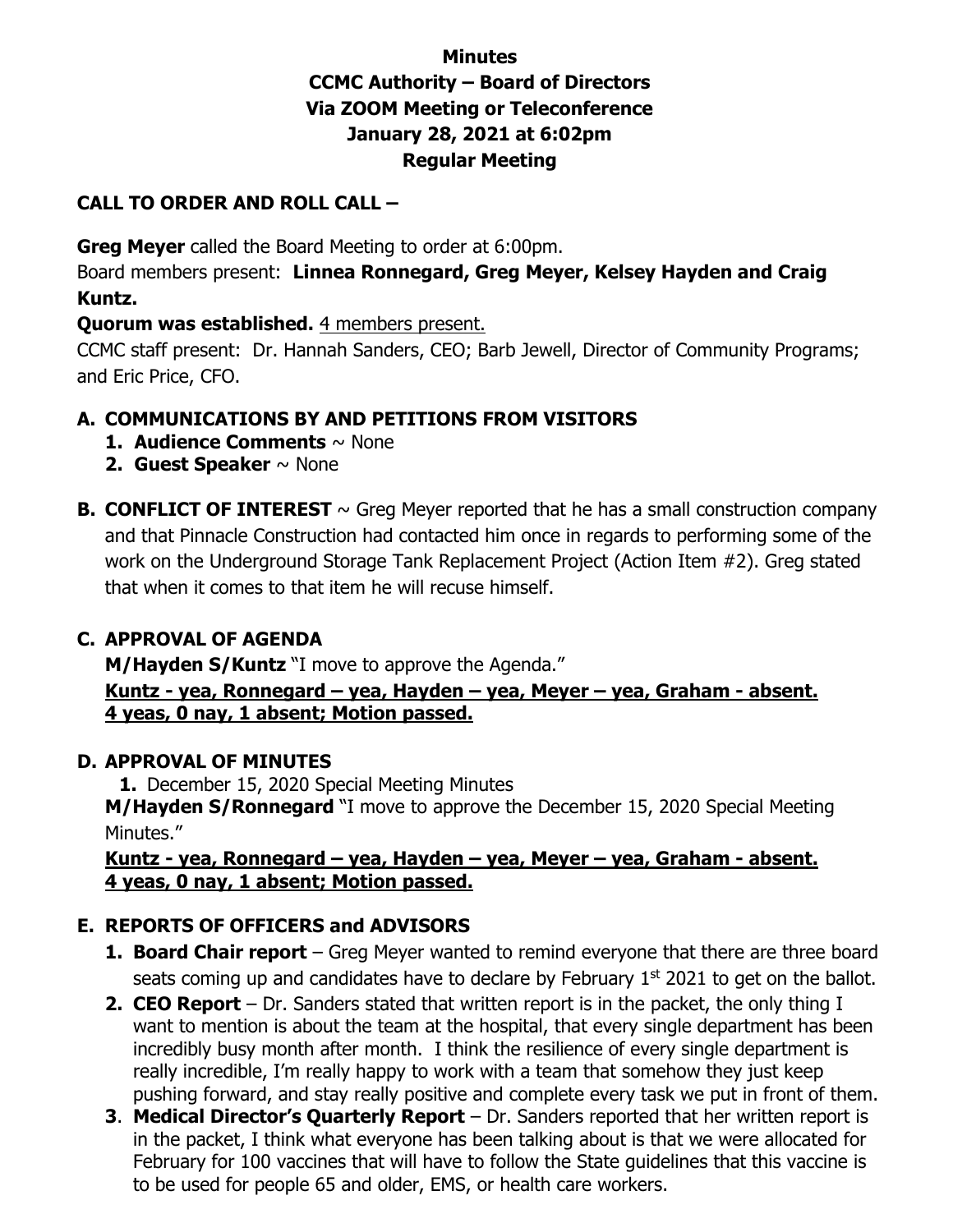- **4**. **CFO Report** Eric Price reported that December financial had a lot of adjustments. The year to date on the Balance Sheet will be more accurate for the complete picture for the year. As we close out December, the year to date is where I'd like to focus the attention for this meeting. Our Grant Revenues had a total of \$1.5 million. One thing that we did capture and adjusted was, it appears that \$50,000 was deposited from the City in April or May and that was originally put in as a grant revenue and we put that in as City Debt on the Balance Sheet. That is where our focus has been for the past 25-30 days, shoring up the accounts for the audit. We're planning to kick-off the audit on February 15<sup>th</sup>. Something to mention, we did get confirmation that the PPP loan was fully forgiven. We did adjust off all of the old balances from the Centriq AR, and it was around \$750,000, so that will show as bad debt on the audited financial statements once we get those complete.
- **5**. **CNO Report** Kelly Kedzierski's Nursing Report is in the packet. Kelly was unable to attend, Dr. Sanders spoke to the great job that Kelly has been doing reducing the number of travelers. Right now we have two traveler, and one of those is a direct contract for one year rather than through an agency. The Long Term Care covid visits has been a real strain, our residents have become part of our own families. We know that they do better when they have their own loved ones coming in to visit them and we're looking forward to them being able to have that again. Right now in order to open up visitation to the LTC residents we will have to have no positive cases for two weeks.
- **6**. **Quality Improvement Report** Kelly Kedzierski's report is in the packet. Kelly was unable to attend, Dr. Sanders was available to answer questions in regards to QI on her behalf.
- **7**. **Ancillary Services Quarterly Report** Tamara Russin reported that her written report is in the packet, Dr. Gifford just arrived so he will be in Clinic tomorrow. Things are going well, Laura Henneker has been really working on using our EHR to the fullest. We have a PTA that just started and her enthusiasm and energy has been great, and our OT as well.
- **8**. **Sound Alternatives Quarterly Report** Barb Jewell reported that her written report is in the packet, other than that we are doing our Behavioral Health 1115 waiver and our Joint Commission survey. We will continue to advertise for group sessions, and we're hoping that people will show interest. Getting programs like this up and running in a small town is difficult.

# **F. ACTION ITEMS**

#### **1. Dingus, Zarecor & Associates Engagement Letter**

**M/Hayden S/Ronnegard** "I move that the CCMC Authority Board of Directors approve the Engagement letter from Dingus, Zarecor & Associates for the 2020 audit."

#### **Meyer – yea, Hayden – yea, Ronnegard – yea, Kuntz - yea, Graham – absent. 4 yeas, 0 nay, 1 absent; Motion passed.**

#### **2. Approval of the UST Bid approval for Pinnacle Construction**

Greg Meyer has recused himself on this item.

**M/Ronnegard S/Hayden** "I move that the CCMC Authority Board of Directors approve the Underground Storage Tank Replacement Project bid provided by Pinnacle Construction for \$346,700."

# **Kuntz - yea, Ronnegard – yea, Hayden – yea, Graham – absent, and Meyer recused.**

**3 yeas, 0 nay, 1 absent, 1 recusal; Motion passed.**